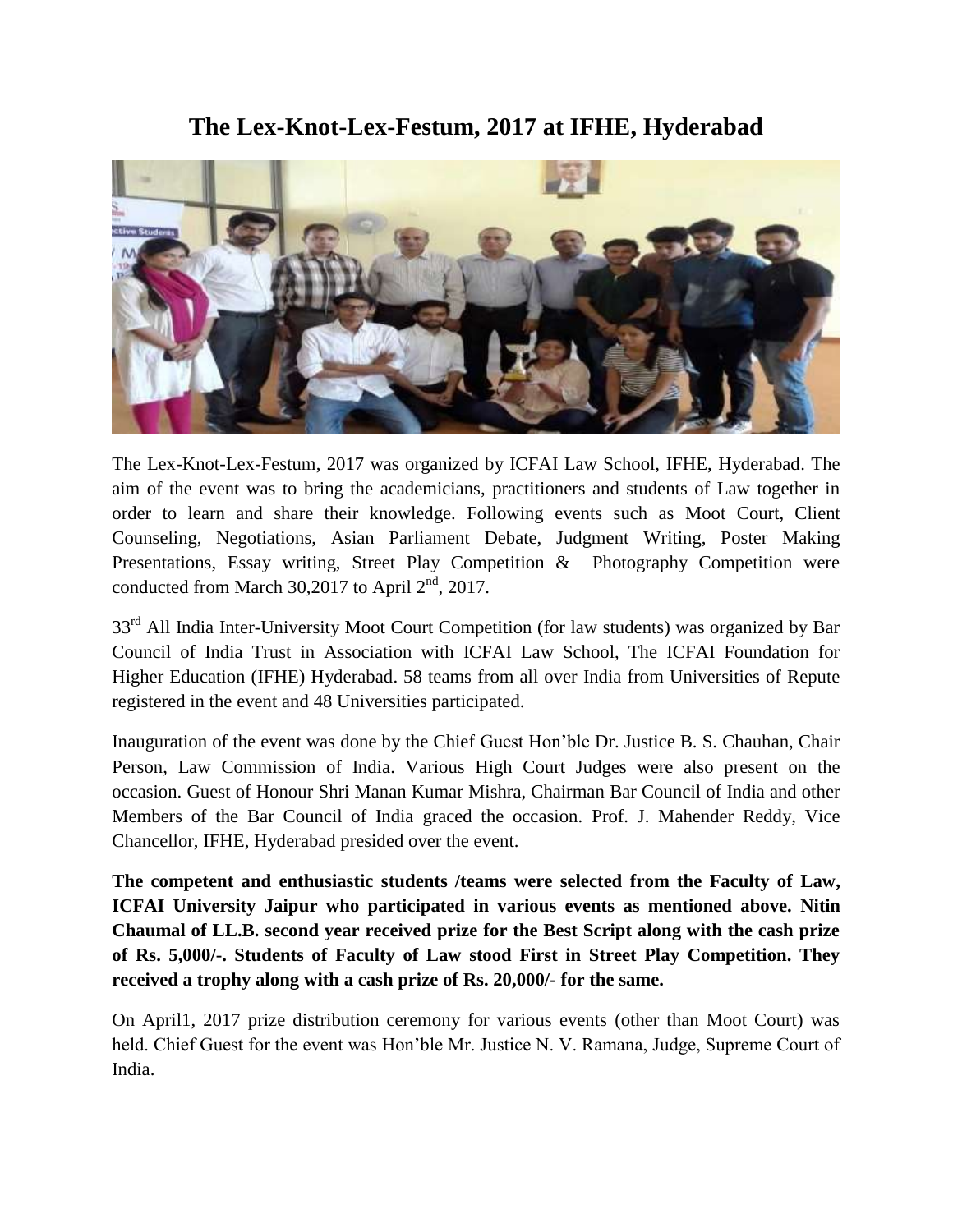Last date of the event i.e. April 2<sup>nd</sup>, 2017 was graced by the Chief Guest Hon'ble Mr. Justice L. Nageswara Rao Judge Supreme Court of India, Shri Vijay Bhatt Managing Trustee, BCI Trust, event was presided over by Prof. J Mahender Reddy, Vice Chancellor, IFHE, Hyderabad. Vote of thanks was given by Prof. A. V. Narsimha Rao Dean, ICFAI Law School. The whole event was the brain child of Prof. A. V. Narsimha Rao Dean, ICFAI Law School and was successfully held under his guidance and supervision.



**STUDENTS OF FACULTY OF LAW, ICFAI UNIVERSITY, JAIPUR PARTICIPATED IN 33RD INTER-UNIVERSITY MOOT COURT COMPETITION ORGANIZED BY ICFAI LAW SCHOOL, ICFAI FOUNDATION FOR HIGHER EDUCATION, HYDERABAD IN LEX-KNOT 2017, A LAW FESTIVAL FROM 30TH MARCH TO 2ND APRIL 2017 AT IFHE CAMPUS.**